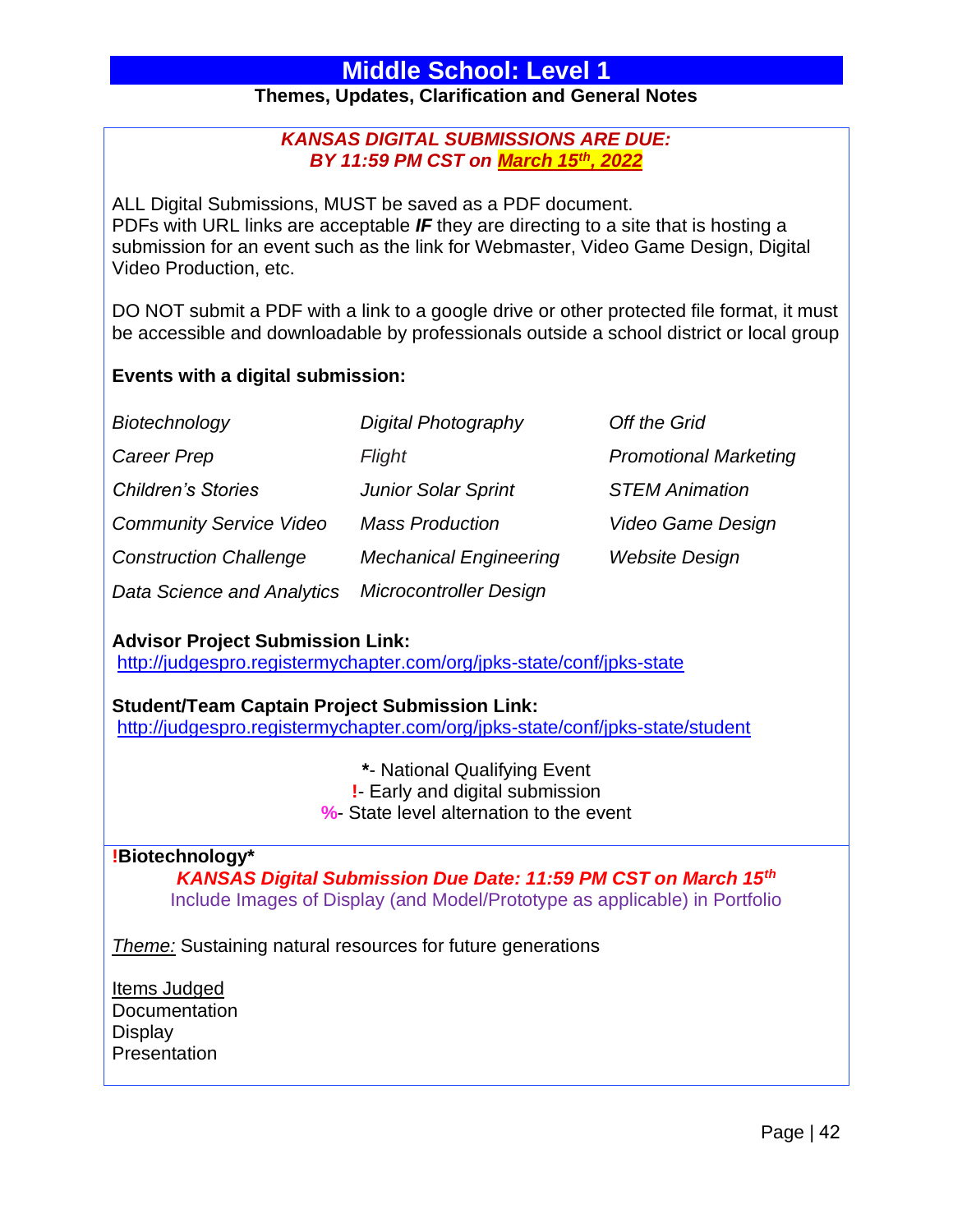# **!Career Prep**

*KANSAS Digital Submission Due Date: 11:59 PM CST on March 15th* Upload Cover Letter and Job Specific Resume as per guidelines in Event Guide

Participants are to select a career from one (1) of the following career clusters:

- 1. Arts, Audio/Visual Technology and Communications
- 2. Marketing, Sales and Service
- 3. Science, Technology, Engineering and Mathematics

Items Judged Letter of Introduction Job Specific Resume Semifinalist interview

#### **Challenging Technology Issues\***

MUST place in the top 3 to be eligible to compete in this event at the National Level

*Topics:*

- Contactless Payments (Tap to Pay, Venmo, etc.)
- Cryptocurrency
- General Education Curriculum
- Plastic Bags and Water Bottles
- Social Media Privacy

Items Judged Pro Side presentation Con Side Presentation

#### **Chapter Team**

The Navy-Blue Blazer with TSA patch is REQUIRED for this event. Participants in this event will compete as the same team of six (6) in both the preliminary (written exam) and the semifinal (oral presentation) rounds.

*%Kansas Quirk: The test is completed according to published schedule which may be prior to the start of the conference.* 

Items Judged Written Test Business Meeting Presentation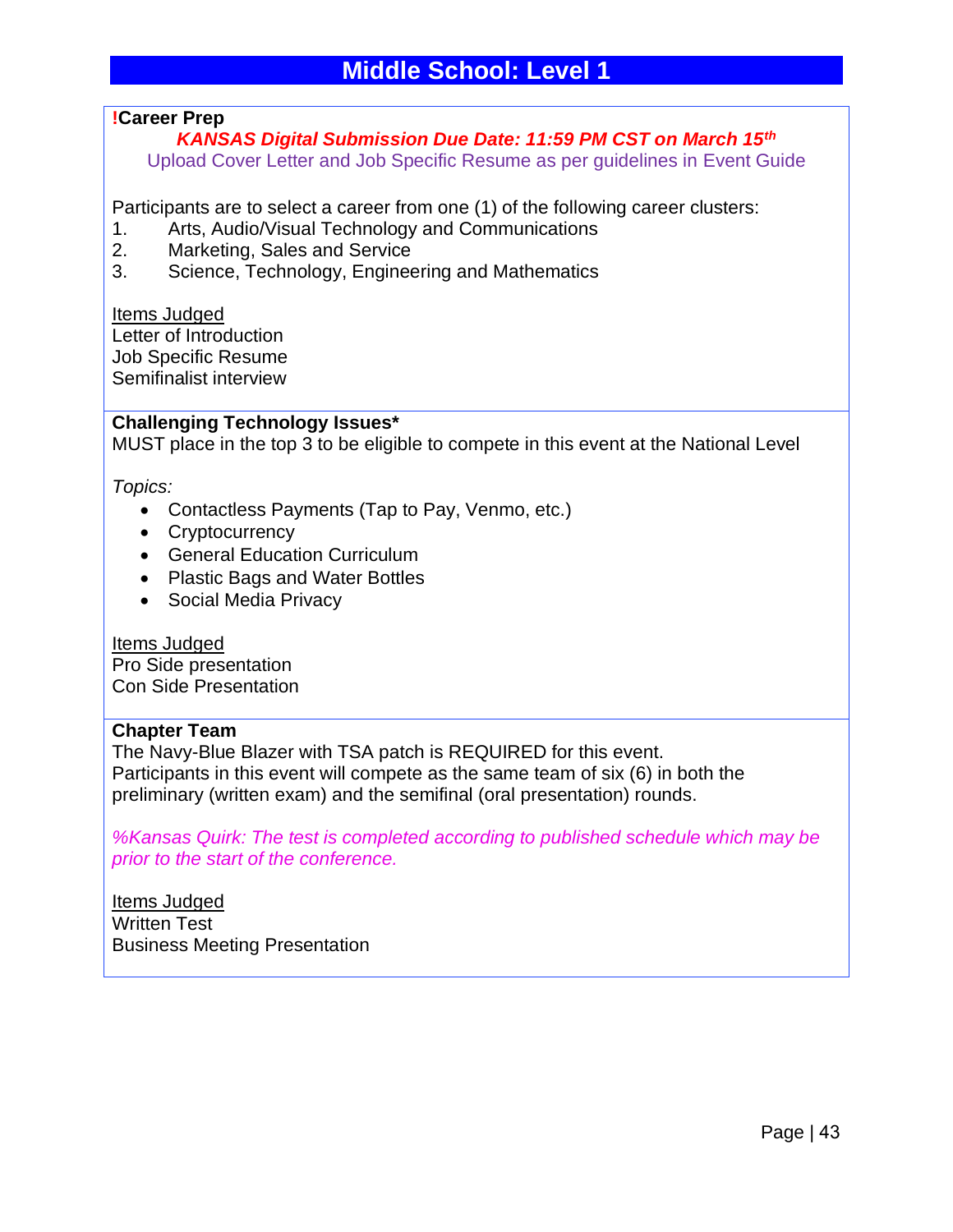**!Children's Stories\***

*KANSAS Digital Submission Due Date: 11:59 PM CST on March 15th* Include Images of Physical Storybook in Portfolio

*Theme:* 

Design a children's book on STEM careers for elementary students in grades 1-3

Click [HERE](https://tsaweb.org/docs/default-source/themes-and-problems-2018-2019/rubrics/ms-rubric---childrens-stories.pdf?sfvrsn=387c041d_2) for updated Rubric

Items Judged Tier 1- Storybook Tier 2- Documentation Portfolio Semifinalist Reading and Interview

#### **Coding**

Teams will take a written test to determine semifinalist.

To prepare for MS Coding competition, teams should have knowledge of concepts (software development, computer science, and coding topics) that will be on the Coding written test. They also should be familiar and comfortable with using the Scratch programming language.

Scratch is a free visual programming language available from the MIT Media Lab [\(https://scratch.mit.edu/starter\\_projects/\)](https://scratch.mit.edu/starter_projects/). An offline version of the Scratch tool should be downloaded and available on each team's laptop.

Teams that advance to the semifinalist level, based on written test performance, will perform a challenge using the Scratch programming language. Semifinalist teams will receive the challenge on site and will have two hours to complete it. (PLEASE NOTE: Semifinalist teams MUST have a version of this program available for offline use, as there will be no Internet access available during the semifinalist level of the competition.)

Examples of the types of challenges students may be asked to complete can be found at this link: [http://scratched.gse.harvard.edu/resources/short-scratch-programming](http://scratched.gse.harvard.edu/resources/short-scratch-programming-challenges)[challenges.](http://scratched.gse.harvard.edu/resources/short-scratch-programming-challenges)

*%Kansas Quirk: The test is completed according to published schedule which may be prior to the start of the conference.* 

Items Judged Written Test On-Site Problem- Subjective On-Site Problem- Objective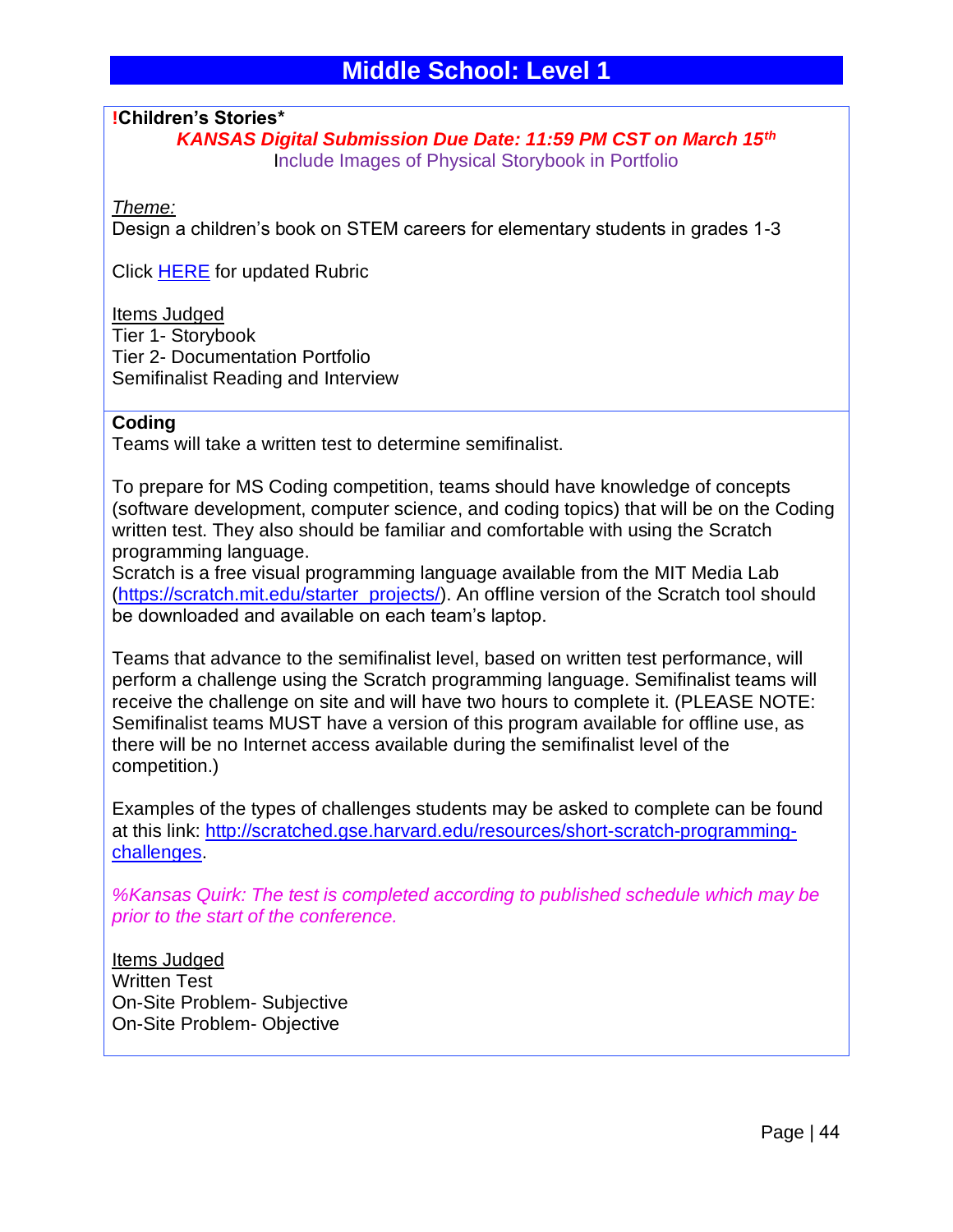# **!Community Service Video**

*KANSAS Digital Submission Due Date: 11:59 PM CST on March 15th* Include link to Video in the Portfolio

Click [HERE](https://tsaweb.org/docs/default-source/themes-and-problems-2018-2019/rubrics/ms-rubric---community-service-video_jan_edit.pdf?sfvrsn=b0054b27_0) for updated Rubric

Items Judged Video Production Video Effectiveness Semi-Finalist Presentation/Interview

# **Computer Aided Design (CAD) Foundations\***

Items Judged Layout Software Utilization

# **!Construction Challenge**

*KANSAS Digital Submission Due Date: 11:59 PM CST on March 15th* Include Images of Model/Display in Portfolio

Click [HERE](https://tsaweb.org/docs/default-source/themes-and-problems-2018-2019/rubrics/ms-rubric---construction-challenge.pdf?sfvrsn=70eb799a_2) for updated Rubric

Items Judged Tier 1- Model/Display Tier 2- Documentation Portfolio Semi-Finalist Presentation/Interview

#### **Cybersecurity**

#### *Problem Challenge:*

Employees of 1904 Enterprises have recently been clicking on links downloading malware onto their network. As a result, they are worried about a potential ransomware attack. Explain some measures that they can use to prevent a ransomware attack as well as business-wide measures that could be implemented in their workplace.

Click [HERE](https://tsaweb.org/docs/default-source/themes-and-problems-2018-2019/rubrics/ms-rubric---cybersecurity.pdf?sfvrsn=15a9c084_2) for updated Rubric

*%Kansas Quirk: The test is completed according to published schedule which may be prior to the start of the conference.* 

Items Judged Written Test On-Site Problem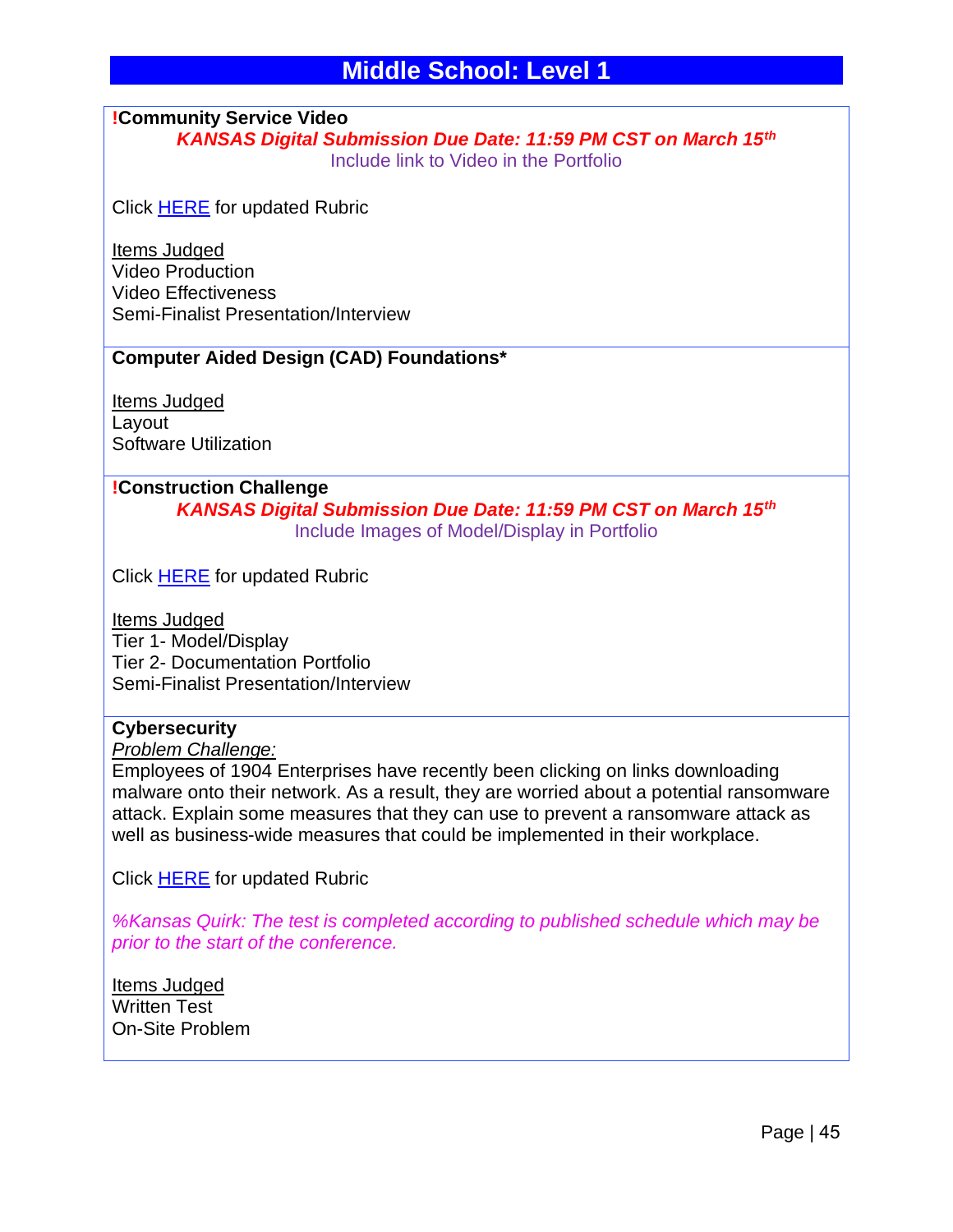#### **!Data Science and Analytics\*** *KANSAS Digital Submission Due Date: 11:59 PM CST on March 15th* Include Images of Display in Portfolio

#### *Problem Challenge:*

Use Google Trends Analysis to review and analyze the emerging technology trends (biometrics, cybersecurity, data science, or quantum computing). Analyze keyword(s) using demographic/geospatial, time series, and related query data. If possible, predict the emerging technology trends over the next five years.

#### Items Judged

Tier 1- Display Tier 2- Documentation Portfolio Semi-Finalist Presentation/Interview

**!Digital Photography\*** *KANSAS Digital Submission Due Date: 11:59 PM CST on March 15th* Upload Portfolio as per guidelines in Event Guide

*Theme:* Challenges – personal, school, family, friends, etc.

Four (4) digital photographs are required for the portfolio.

Items Judged Digital Photographic Portfolio Album Semi-Finalist Challenge Semi-Finalist Presentation/Interview

#### **Dragster**

There are no Special Design Challenge Requirements.

Click [HERE](https://tsaweb.org/docs/default-source/themes-and-problems-2018-2019/rubrics/ms-rubric---dragster.pdf?sfvrsn=d9b66ea1_2) for updated Rubric

Items Judged Dragster Construction (including drawing) Top 16 Interview Race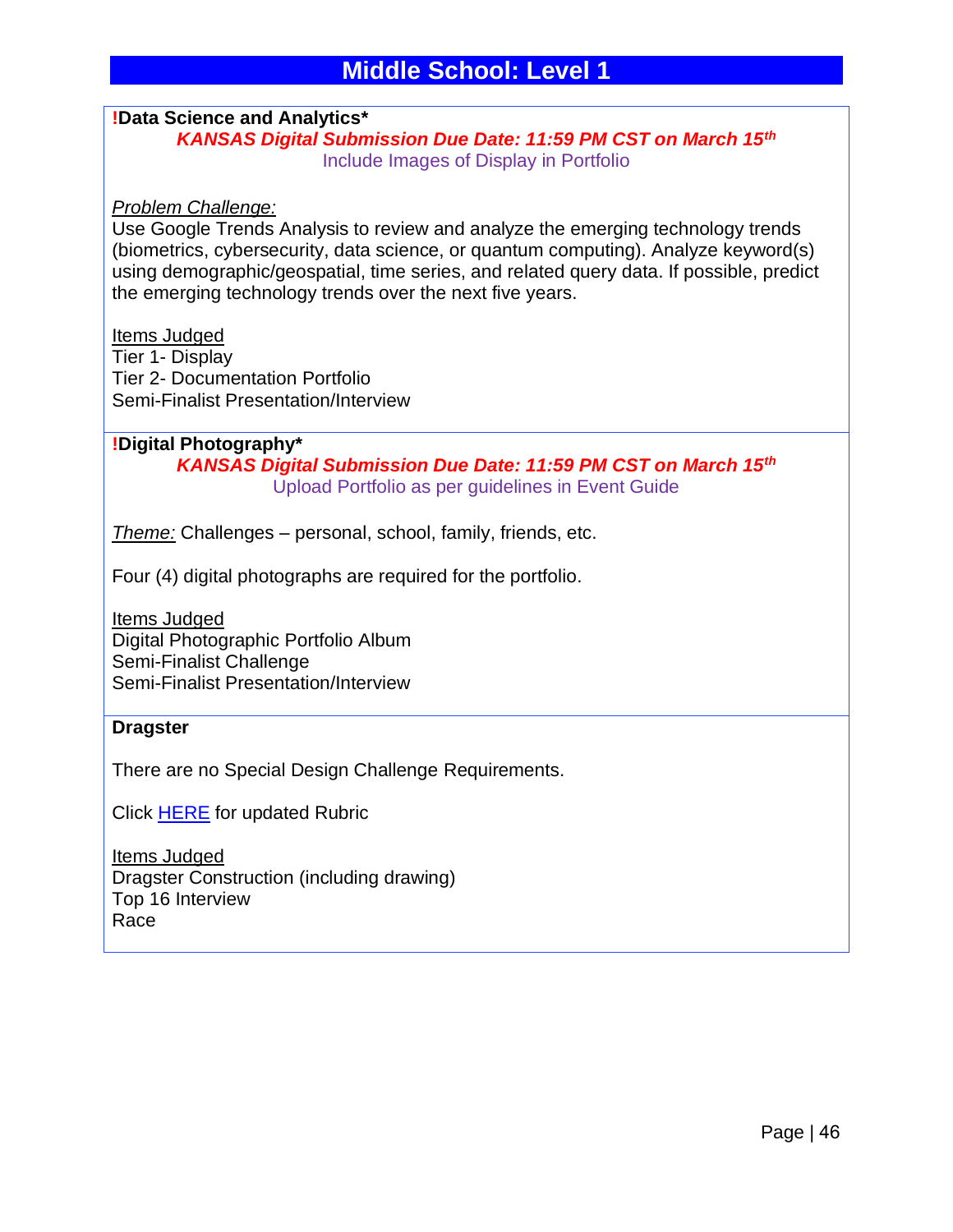#### **Electrical Applications**

Check event guide for required toolbox items

*%Kansas Quirk: The test is completed according to published schedule which may be prior to the start of the conference.* 

Items Judged Written Test Semi-Finalist Solution to On-site Problem

#### **Essays on Technology\***

*Theme:* The impact of remote learning on students.

*Subtopics:*

- Social skills
- Extracurricular activities
- Athletics

*%Kansas Quirk: Contestants should be prepared to upload or bring their completed outline to conference. Specific details will be communicated to the Chapters involved with the event.* 

Items Judged Detailed Outline Essay

#### **!Flight**

*KANSAS Digital Submission Due Date: 11:59 PM CST on March 15th* Upload Portfolio as a Multi-Page PDF in order noted in the Event Guide

#### *Read the Rules carefully; the event has changed.*

Students are to bring a completed glider, portfolio, safety glasses, toolbox and building materials to competition. All contestants will fly the pre-built glider. The average of 3 flight times will determine contestants moving on to the semifinalist portion.

Semifinalist will have 45 minutes to construct a new glider; and then will fly the new glider.

Items Judged **Documentation** Flight Times (Prelims) Flight Times (Finals)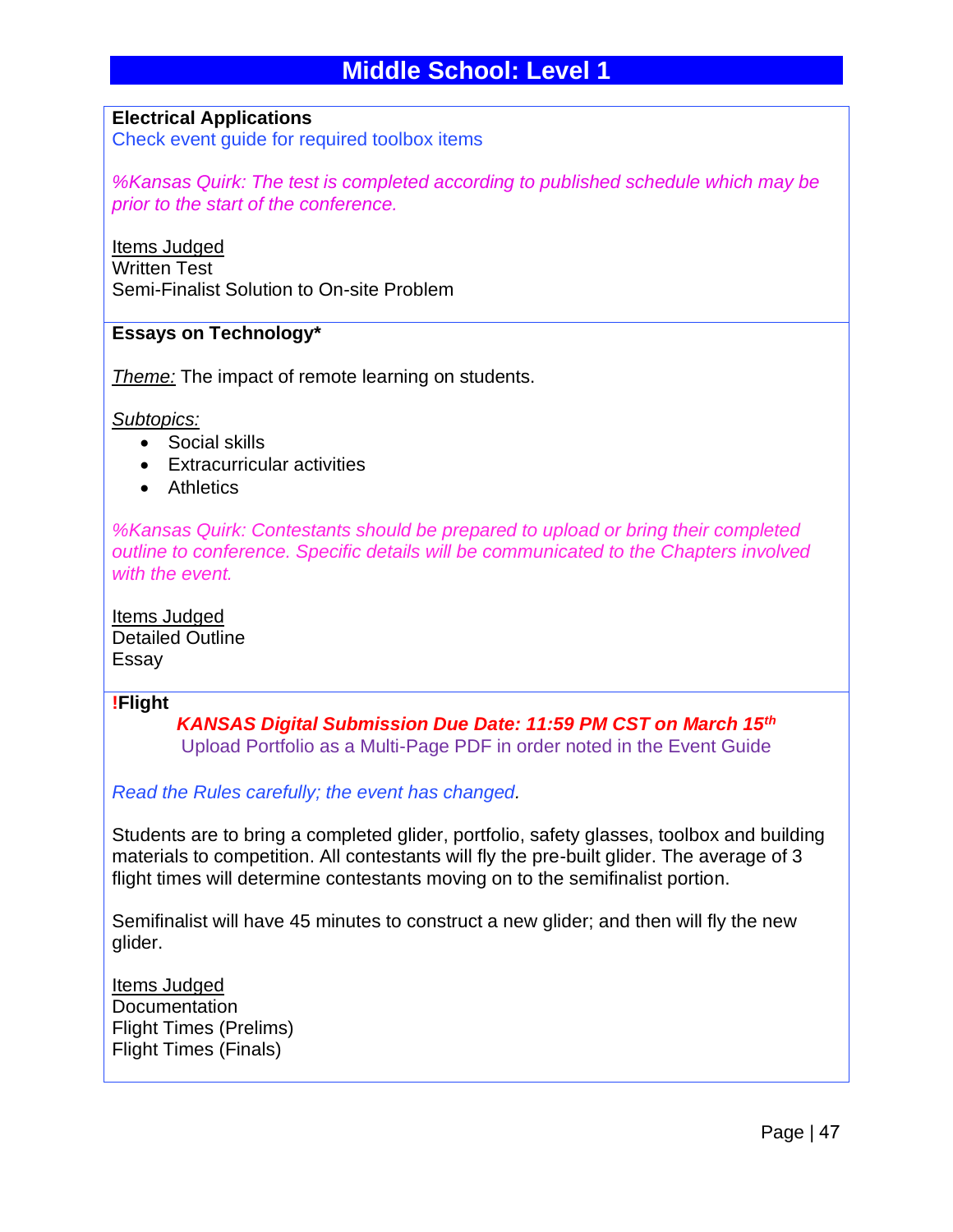## **Forensic Technology**

Teams should have the necessary supplies to make a presentation on each of the three Forensic Science concepts.

*Concepts:*

- 1. Collect and analyze fibers and textiles
- 2. Forensic entomology
- 3. Forensic psychology

Competitors are responsible for bringing tools/supplies needed to demonstrate the skills/concepts and no other materials will be needed.

*%Kansas Quirk: The test is completed according to published schedule which may be prior to the start of the conference.* 

Items Judged Written Test Skill Demonstration

# **Foundations of Information Technology**

*%Kansas Quirk: The test is completed according to published schedule which may be prior to the start of the conference.* 

Items Judged Written Test

# **Invention Innovations**

*Theme:* Assistive technology for the elderly

Items Judged Interactive Display Semi-Finalist Presentation/Interview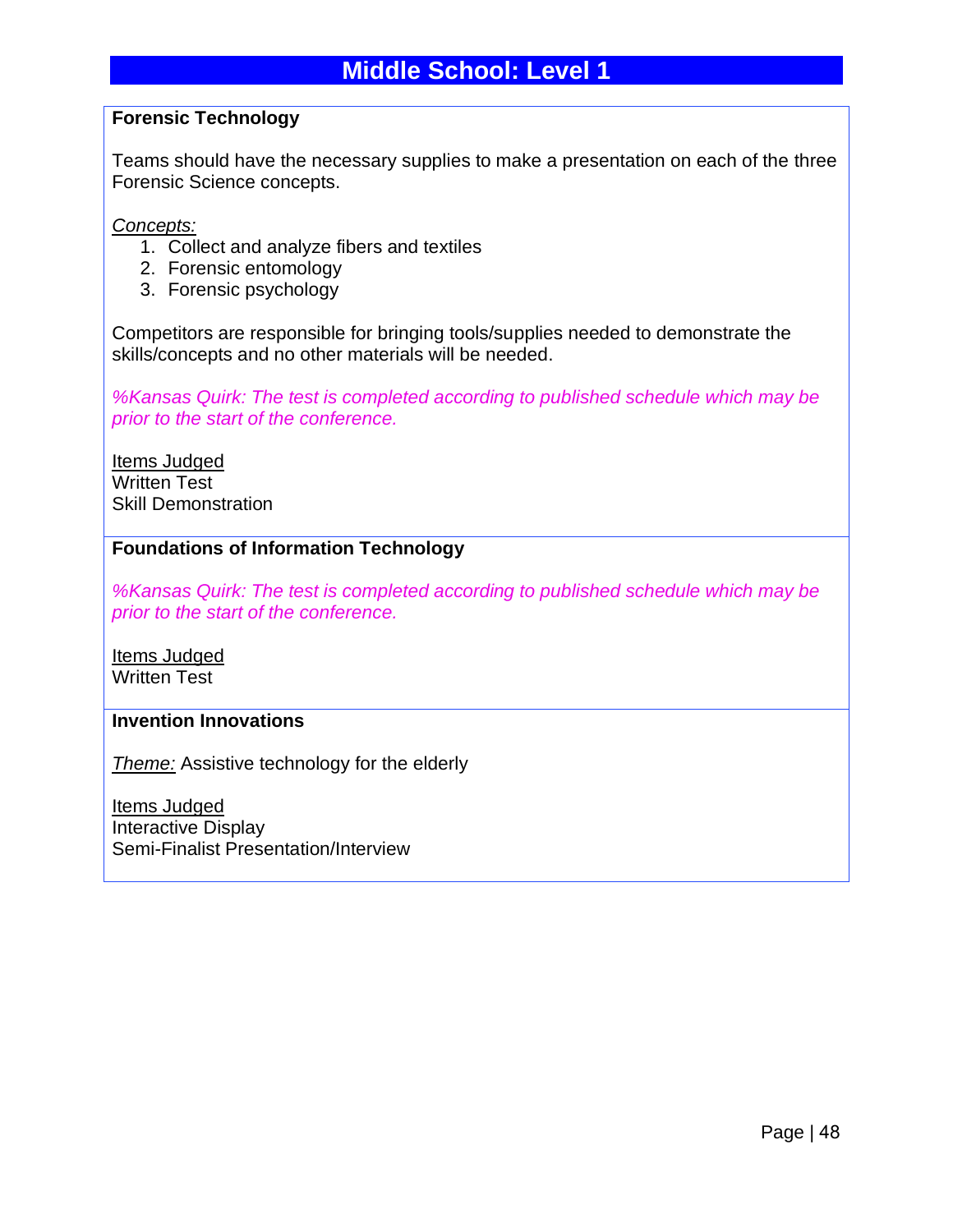## **!Junior Solar Sprint**

*KANSAS Digital Submission Due Date: 11:59 PM CST on March 15th* Upload Portfolio as a Multi-Page PDF include Images of display and Car

Click [HERE](https://tsaweb.org/docs/default-source/themes-and-problems-2018-2019/2021-2022/ms-rubric---updated-jss.pdf?sfvrsn=ac75844a_0) for updated Rubric

[AEOP JSS Website Link](https://www.usaeop.com/program/jss)

Items Judged Display and Model Documentation Portfolio Race Car Builder Interview

#### **Leadership Strategies\***

*%Kansas Quirk:* 

*The use of preliminary rounds depends on the number of entries in the event. Specific details will be communicated to the Chapters involved with the event.*

Items Judged **Presentation** 

#### **!Mass Production**

*KANSAS Digital Submission Due Date: 11:59 PM CST on March 15th* Upload Portfolio as a Multi-Page PDF include Images of the Prototype Product

*Design Challenge:* Random novelty office desk item

Items Judged Documentation Portfolio Prototype Semi-Finalist Presentation/Interview

**!Mechanical Engineering** *KANSAS Digital Submission Due Date: 11:59 PM CST on March 15th* Upload Portfolio as a Multi-Page PDF include Images the Vehicle

*Theme:* Build a Mousetrap Vehicle - Track required distance is 12 feet

Items Judged Placement from Best of Two Runs Interview Portfolio Contents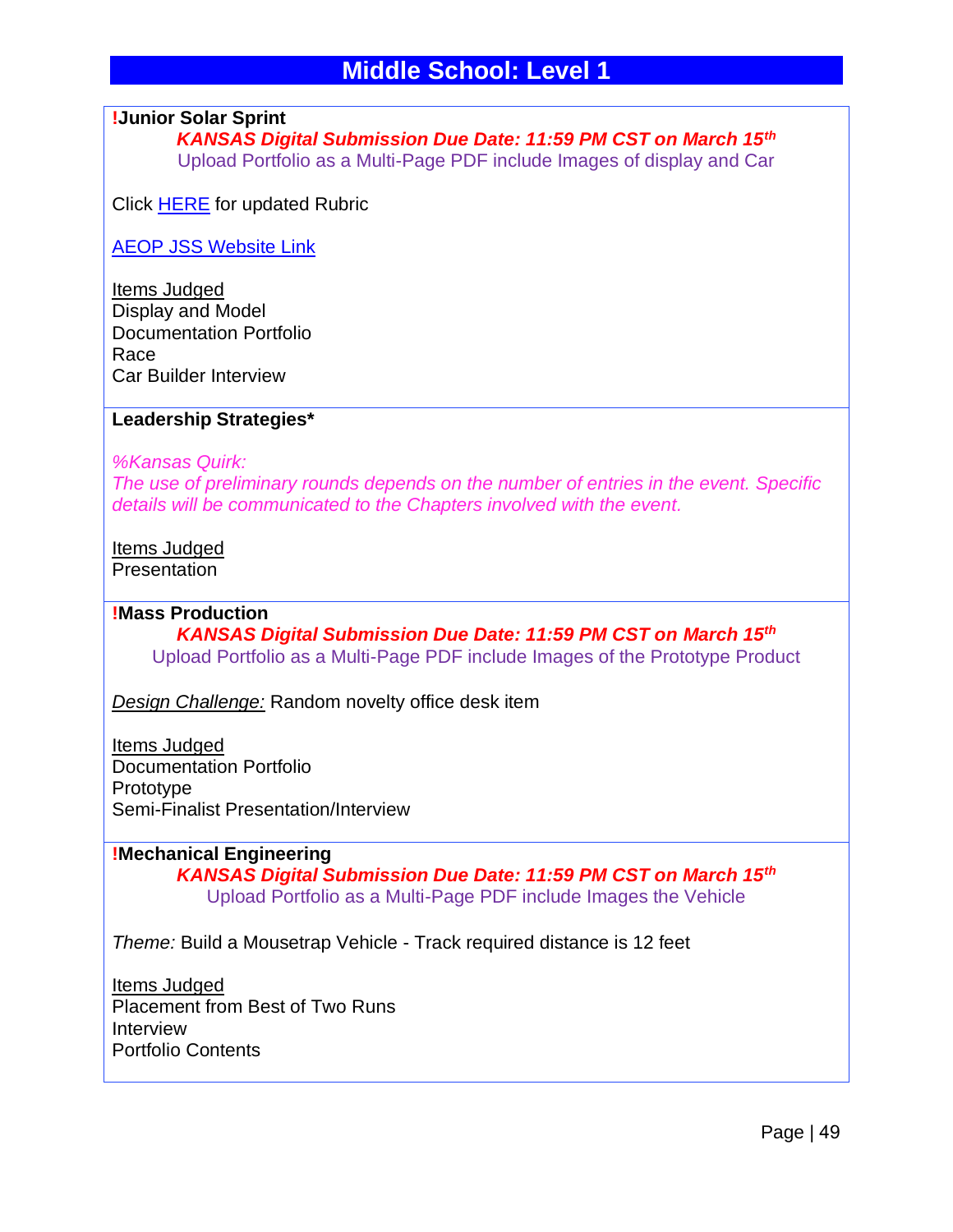# **Medical Technology\***

*Theme:* DNA genetic testing

Items Judged **Display** Model/Prototype Semi-Finalist Presentation/Interview

#### **!Microcontroller Design**

*KANSAS Digital Submission Due Date: 11:59 PM CST on March 15th* Upload Portfolio as a Multi-Page PDF include Images the Product

*Design Challenge:* Design an interactive creature, real or fictional, that includes at least three (3) movements and includes one (1) sensor. Refer to section "F" in General Rules and Regulations.

Items Judged Documentation Portfolio Device/Product Presentation

#### **!Off the Grid\***

*KANSAS Digital Submission Due Date: 11:59 PM CST on March 15th* Upload Portfolio as a Multi-Page PDF include Model and Display

*Design Challenge:* Design a home for a family of three (3) in an economically developing country of your choice. The house must be designed for an area that does not have access to a power grid. In addition, the house must include a passive solar system, water collection system, and solve one (1) problem that is specific to the area.

Items Judged Tier 1- Display Tier 1- Model Design Tier 2- Documentation Portfolio Semi-Finalist Presentation/Interview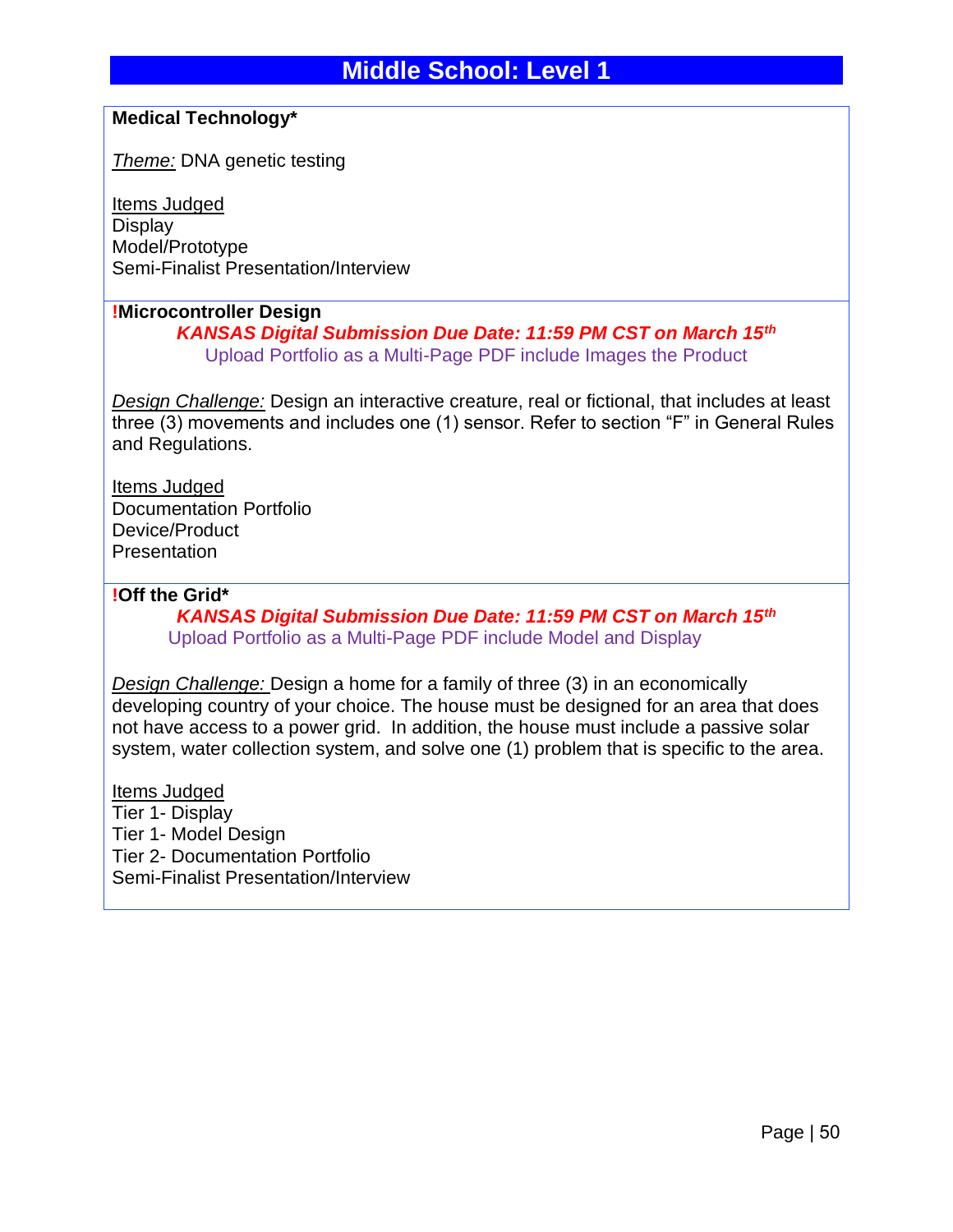# **Prepared Speech\***

*Theme:* Discover Your Journey

*%Kansas Quirk: The use of preliminary rounds depends on the number of entries in the event. Specific details will be communicated to the Chapters involved with the event.* 

Items Judged **Content** Stage Presence **Organization** Semi-Finalist Presentation/Interview

#### **Problem Solving**

*All toolbox tools listed in the event guide should be brought.*

*%Kansas Quirk: Kansas TSA commonly provides the materials to be used for the solution of the problem. Notice will be sent out prior to the Conference detailing what supplies, if any need to be brought.* 

# Items Judged

Testing of Solution

# **!Promotional Marketing** *KANSAS Digital Submission Due Date: 11:59 PM CST on March 15th* Upload Portfolio as a Multi-Page PDF as noted in the Event Guide

*Design Challenge:* TSA chapter advisors are attending a fictitious special interest session at the National TSA Conference. They have come to learn about a new piece of STEM equipment for chapter members to use in their classroom that your fictitious company is selling.

Your promotional toolkit needs to include the following three items.

- 1. Printable: Design an 8 ½ X 11 postcard promoting your fictitious company and the new piece of STEM equipment. Postcard may be front and back.
- 2. Wearable: A t-shirt that promotes your company, which can be used as a promotional item to distribute to the TSA chapter advisors (potential clients).
- 3. Digital Signage: Short video (2-2 ½ minutes) to be showed at the special interest session to showcase your fictitious company and the new piece of equipment.

Items Judged Print Design Wearable Design Digital Signage Semi Finalist Challenge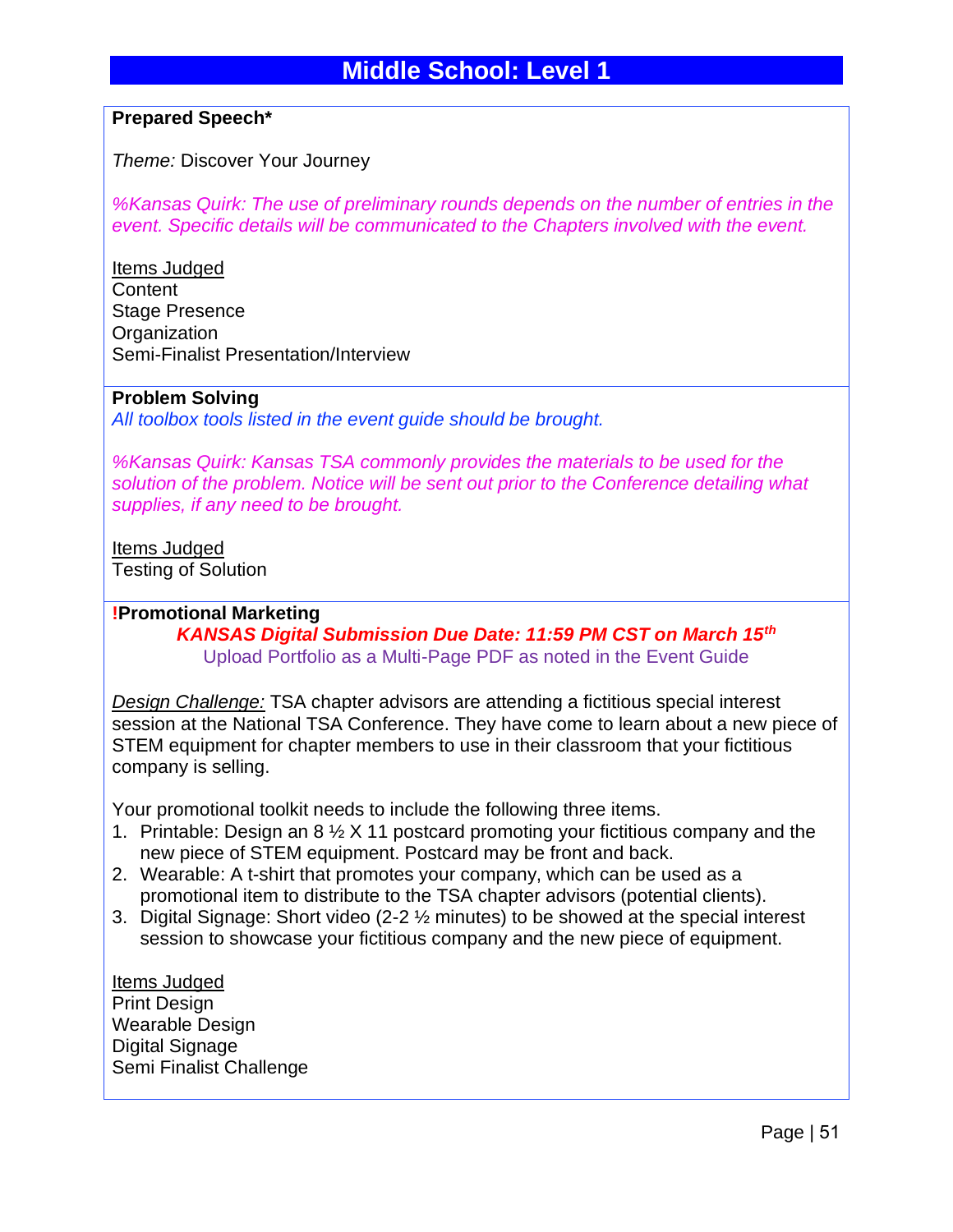#### **!STEM Animation\***

*KANSAS Digital Submission Due Date: 11:59 PM CST on March 15th* Upload Portfolio as noted in the Event Guide; Include link to the animation

*Theme:* The term "big data" refers to data that is so large, fast, or complex that it is difficult or impossible to process using traditional methods. The act of accessing and storing large amounts of information for analytics has been around a long time. Visualize the data process and its application in the current IT fields.

Items Judged Documentation Portfolio Animation Semifinal Presentation

#### **Structural Engineering**

The challenge this year is to research, design, and build a **Segmented Truss Tower** that is composed of TWO SEPARATE truss sections that will be stacked one on top of the other. The two stacked truss sections measured together will form the total 10" height of your tower.

Click [here](https://tsaweb.org/docs/default-source/themes-and-problems-2018-2019/2021-2022/2022-structural-engineering-design-brief.pdf?sfvrsn=34a70674_2) for the Design Brief. Click [here](https://tsaweb.org/docs/default-source/themes-and-problems-2018-2019/2021-2022/ms-structural-engineering-team-verification-form.pdf?sfvrsn=adfc44c8_2) for the MS Structural Team Verification

Items Judged Pre-Built Structure Onsite Structure

#### **System Control Technology\***

Items Judged Inventor's Log Solution to Problem Programming Structure

#### **Tech Bowl**

*%Kansas Quirks:* Test is completed online Day 1 of the Kansas State Conference. - Multiple teams per school at the Middle School level maybe allowed; Schools with multiple teams CANNOT interchange team members.

Items Judged Test (averaged) Oral Competition